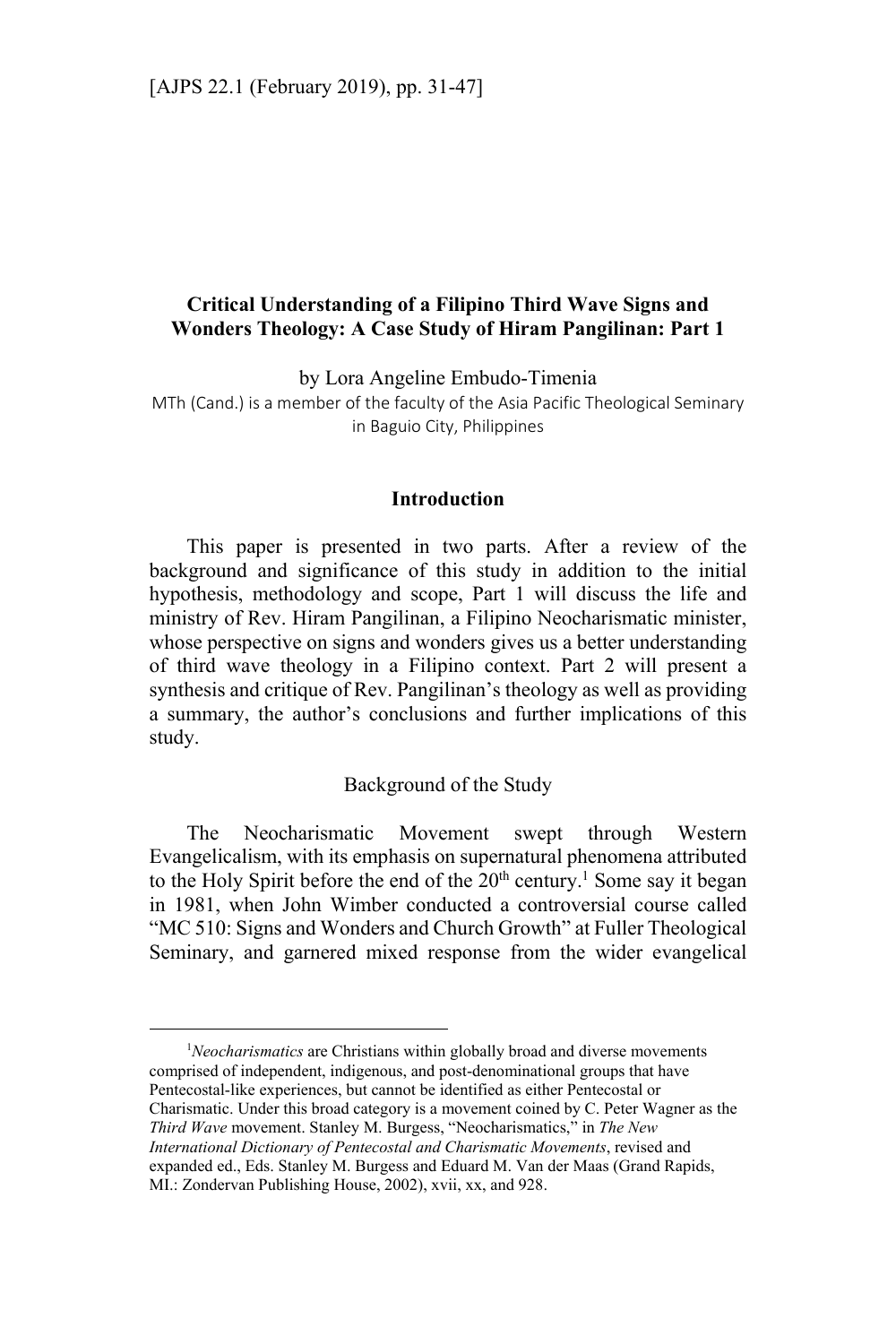community.<sup>2</sup> Though the course was later restructured, Wimber brought his teachings via non-denominational seminars around the North American circuit, as well as to different countries around the globe.<sup>3</sup> His following increased into a widespread denomination called the Association of Vineyard Churches.<sup>4</sup> His teachings on power evangelism, signs and wonders, healing and deliverance, etc., became some of the catalysts that started a movement, labelled by Dr. Peter Wagner as the Third Wave.<sup>5</sup>

Wonsuk Ma explains that the Third Wave movement used to "refer to various evangelical segments of the church that emphasize supernatural experiences in a believer's life."6 Their name implies that they are "heirs of two earlier spiritual renewal movements of the twentieth century: classical Pentecostalism (the "First Wave," from the 1900s) and the charismatic movement (the "Second Wave," from the 1960s)."7 Wimber, Wagner, Kevin Springer, John White, and Charles Kraft became some of the leading figures in this late  $20<sup>th</sup>$  century Spirit renewal movement.

Although there is no seeming uniformity in the teachings of Third Wave congregations, they have in common a view of the present-day continuity of signs and wonders. In fact, this movement has often been described as a "Signs and Wonders Movement" because of their emphasis on supernatural manifestations attributed to the Holy Spirit's activity.<sup>8</sup>

Their teachings on signs and wonders, though, have been considered controversial by many Evangelicals. Their overemphasis on the Spirit's activity over and above the Word of God, sensationalistic tendencies, and uncritical acceptance of unusual phenomena became a topic of

<sup>&</sup>lt;sup>2</sup>Coggins and Hiebert relay that "in 1981, Peter Wagner, the former chair of Church Growth at Fuller Theological Seminary, invited John Wimber to teach a course in the School of World Missions on the way in which miraculous works had led to rapid evangelization in the mission field." This course became the MC510: Signs and Wonders and Church Growth. James R. Coggins and Paul G. Hiebert, "The Man, the Message, and the Movement*,"* in *Wonders and the Word: An Examination of Issues Raised by John Wimber and the Vineyard Movement.* Eds. James R. Coggins and Paul Hiebert. (Winnipeg, MB, Canada: Kindred Press, 1989), 15-22. 3

<sup>&</sup>lt;sup>3</sup>Ibid, 20.

<sup>4</sup> Ibid, 21.

<sup>&</sup>lt;sup>5</sup>C. Peter Wagner, "A Third Wave?" *Pastoral Renewal* (July-August 1983): 1-5.<br><sup>6</sup>Wonsuk Ma. "A: 'First Wayer' Looks at the 'Third Waye': A Pentecostal Wonsuk Ma, "A: 'First Waver' Looks at the 'Third Wave': A Pentecostal Reflection on Charles Kraft's Power Encounter Terminology." *Pneuma: The Journal of* 

*the Society for Pentecostal Studies, Vol. 19, No. 2 (Fall 1997), 189.* 

Wonsuk Ma, 189.

<sup>8</sup> Vinson Synan, *The Century of the Holy Spirit: 100 Years of Pentecostal and Charismatic Renewal, 1901-2001* (Nashville: Thomas Nelson Publishers, 2001), 396; cf. Wonsuk Ma, "A First Waver Looks at the Third Wave," *Pneuma,* 189.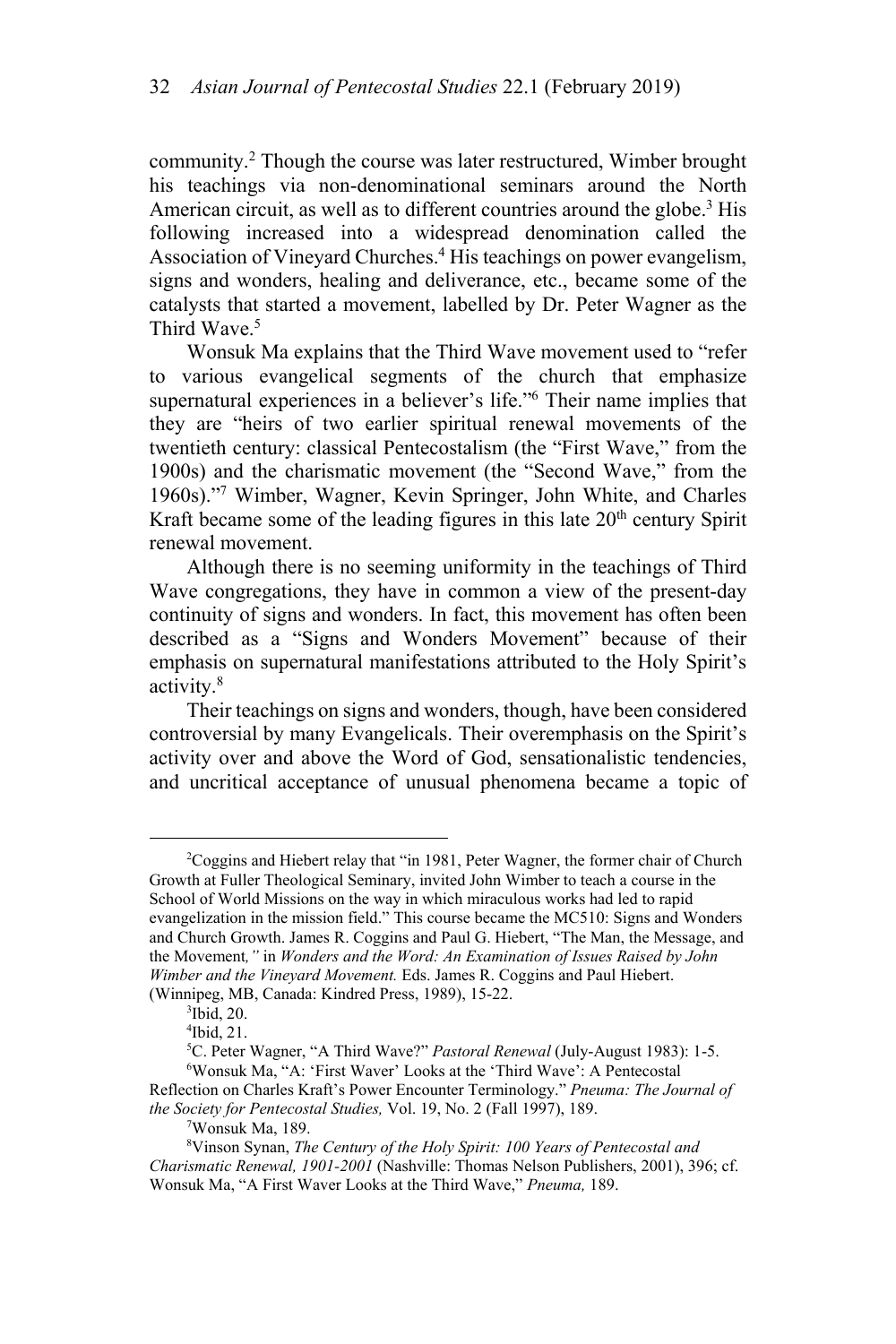scrutiny amongst church historians and concerned theologians.<sup>9</sup> Though these issues, among others, became areas of concern for many Evangelicals, Wimber and the rest of the burgeoning Third Wave Movement continued to spread their teachings and experiential claims globally.

This movement reached the Philippines in the early 1990s, years after The Toronto Blessing (TTB) occurred. TTB developed out of the Third Wave Movement and Wimber's Vineyard Church seminars; it was a dramatic outbreak of charismatic phenomena at Toronto Airport Vineyard (now known as Toronto Airport Christian Fellowship).<sup>10</sup> Interestingly, Margaret Poloma suggests that TTB somehow caused a reshaping of the Pentecostal/Charismatic Movement.<sup>11</sup> Individuals and groups encouraged by the TTB spread their experiences and teachings in their home churches and in different nations.

The Philippines, having an already established classical Pentecostal following since the early  $1900s$ ,<sup>12</sup> became a recipient of the TTB teachings through Third Wave literature as well as through the seminars and speaking engagements of visiting revivalists. The exact date this movement started in the Philippines is uncertain, but it is safe to point to the early 1990s as the beginning years of this movement in the country.<sup>13</sup> Gradually, this movement began spreading its signs and wonders teachings through practical seminars and revival conferences amongst Evangelicals in the Philippines.<sup>14</sup>

Unfortunately, because of a lack of academic discussion on this issue in the Filipino context, many believers are experiencing confusion

<sup>9</sup> Wimber mistakenly equated critical thinking with unbelief, which is dangerous. Lewis comments that "Wimber's anti-intellectualism was reminiscent of nineteenth century American Revivalism which somehow disparaged God's gracious gift of the human mind and the ability to think critically." Donald M. Lewis, "An Historian's Assessment," in *Wonders and the Word*, eds. Coggins and Hiebert, 56-57.<br><sup>10</sup>Margaret Poloma, "A Reconfiguration of Pentecostalism," in David Hillborn

<sup>(</sup>ed.), *Toronto in Perspective* (Carlisle: Acute, 2001), 101-104.<br><sup>11</sup>Ibid., 104.

<sup>12</sup>Wonsuk Ma, "Philippines," in *The New International Dictionary of Pentecostal and Charismatic Movements*, revised and expanded ed., Eds. Stanley M. Burgess and

Eduard M. Van der Maas (Grand Rapids, MI.: Zondervan Publishing House, 2002), 201.<br><sup>13</sup>Because of a lack of resources on the Third Wave Movement in the Philippines, research on its formative years is still ongoing.

<sup>&</sup>lt;sup>14</sup>Unfortunately, the Third Wave Movement in the Philippines does not have an organization or unifying network that represents the entire movement. Existing umbrella organizations like the World Council of Churches (WCC) Philippines, National Council of Churches in the Philippines (NCCP), the Philippine Council of Evangelical Churches (PCEC) and the Philippines for Jesus Movement (PJM) do not have a record of churches that identify themselves as Third Wavers. There are also no books or literature on the Historical Development of the Third Wave Movement in the Philippines. This makes research on their formative years challenging.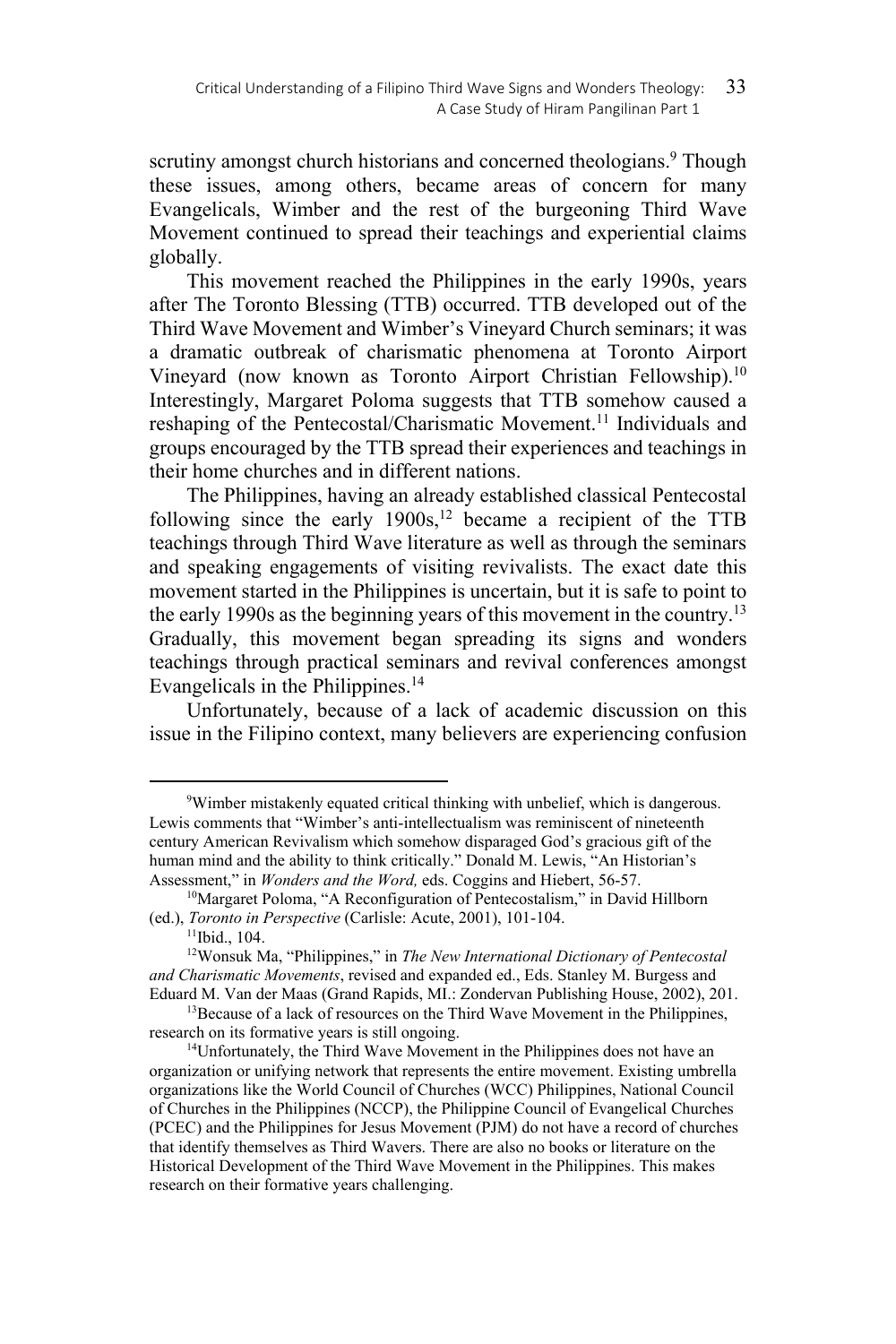over Third Wave teachings and claims. Specifically, younger classical Pentecostals are confused about Third Wave teachings on unusual signs and wonders. These teachings are different from what they're used to; these phenomena are unheard of in classical Pentecostal circles. 15 As a result, some classical Pentecostals have openly pursued the experience of Third Wave signs and wonders to the detriment of church or denominational relations, while others have strongly denounced these teachings and experiences as cultic to the detriment of authentic Spiritempowered manifestations.

In light of this, a critical understanding of Third Wave signs and wonders theology is necessary to help understand this movement and to avoid the pitfalls of misguided spirituality for the classical Pentecostal in the Philippines. Also, it would be good to start a dialogue and foster rapprochement between classical Pentecostals and Third Wavers for posterity's sake.

### Statement of the Problem

Due to the proliferation of signs and wonders teachings and practices, the Filipino classical Pentecostal must have a critical understanding of Third Wave theology. A grounded research of a Filipino Third Wave proponent would support this.

### Significance of the Study

This research is conducted so that:

- 1. A Filipino Third Wave signs and wonders theology is presented and explained.
- 2. Assumptions and critiques about Third Wave theology are held in proper perspective.

<sup>&</sup>lt;sup>15</sup>A Filipino Classical Pentecostal is a Filipino Christian who adheres to the basic doctrines of Evangelicalism, with the added Classical Pentecostal distinctives of: the doctrine of Holy Spirit baptism subsequent to conversion; the doctrine of tongues as initial physical evidence; and a belief in the continuation of miracles, signs and wonders, and all the spiritual gifts listed in 1 Corinthians 12:8-10. In this study, the Filipino Classical Pentecostals will be represented by the Filipino Assemblies of God (AG), which though greatly influenced by North American Assemblies of God missionaries, was still essentially formed by Filipino-American *balikbayans* (returnees). Their perspective differs in that inherent in their worldview is the acceptance of a supernatural/spirit world that can affect their "this-worldly" affairs. Conrado Lumahan, "Facts and Figures: A History of the Growth of the Philippine Assemblies of God," *Asian Journal of Pentecostal Studies* vol. 8, no. 2 (2005), 340-344. Rodney L. Henry, *Filipino Spirit World: A Challenge to the Church* (1986, repr. Manila: OMF Literature, 1989), 8, 13.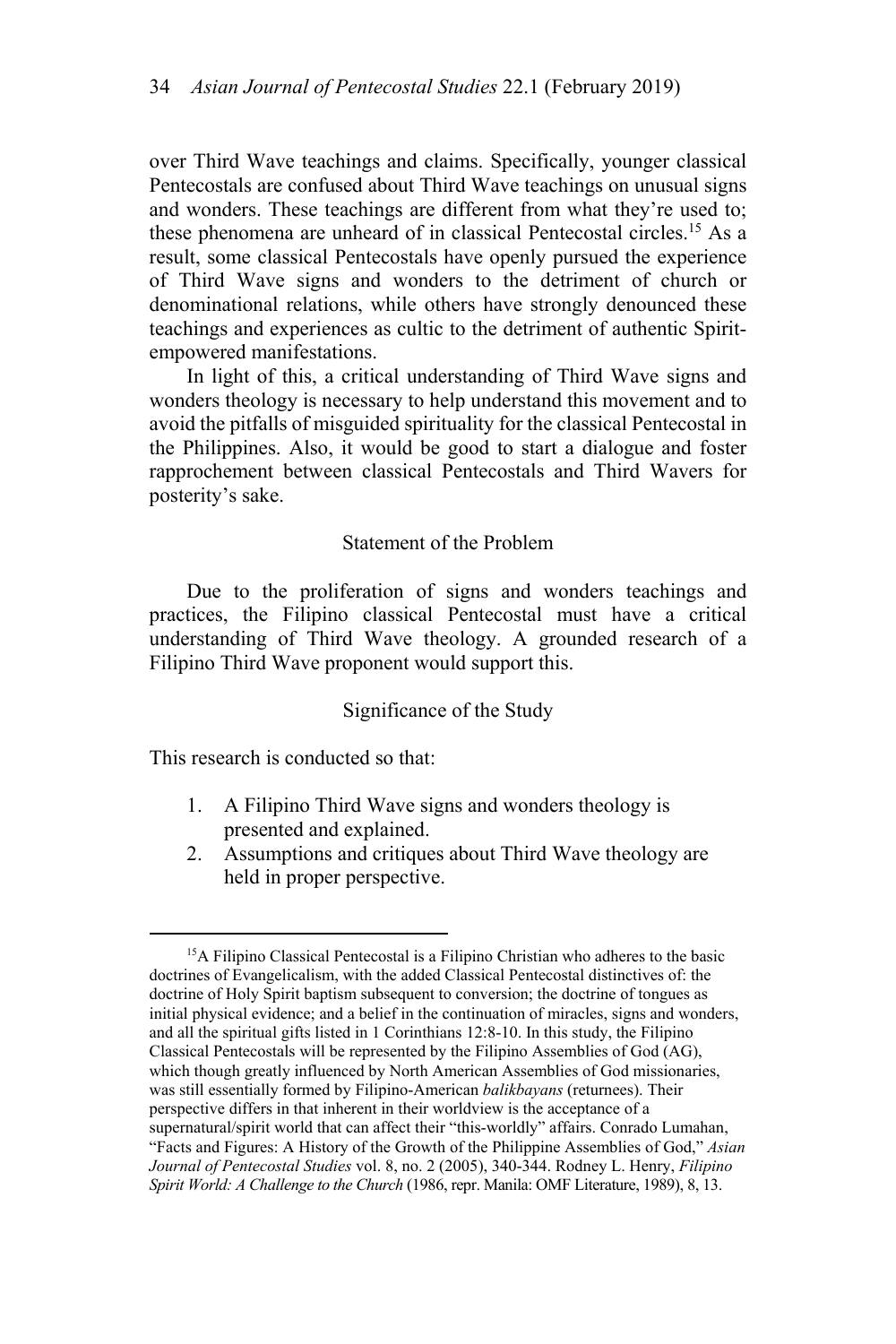3. Filipino classical Pentecostals will have an informed understanding of the roots and rationales of this movement's teachings and claims on signs and wonders.

The growing Third Wave Movement in the Philippines needs critical understanding, proper documentation, and careful examination, especially since they have the potential for reshaping the Pentecostal/Charismatic Movement in the country. The proper unveiling of this movement's signs and wonders theology is also beneficial for guiding proper response and avoiding unnecessary misunderstandings.

## Initial Hypothesis

As an initial hypothesis, this study posits that a critical examination of a Filipino Third Waver's background and theology will help Filipino classical Pentecostals to understand Third Wave teachings and claims of unusual signs and wonders. This examination will support proper responses to, and circumvent misunderstanding of, the Third Wave.

## Methodology

 The use of a single-case study method fits this research because it allows for the establishment of the "how and why of a complex human situation."<sup>16</sup> It is also useful for cases like this where there are relatively few academic discussions or literature regarding these phenomena within the Filipino socio-religious context. Robert K. Yin did say that a single-case study method is conducive when it meets any of these three conditions:

- 1. Where the case represents a critical test of existing theory,
- 2. Where the case is rare or a unique event,

 $\overline{a}$ 

3. Where the case serves a revelatory purpose $17$ 

Most of Yin's cited conditions are met in this study because the topic has not been discussed in Filipino Pentecostal/Charismatic scholarship. Moreover, the main goal of the study is revelatory, that is, to critically explain the how and why of a Filipino Third Wave theology and to develop implications for further study.

<sup>16</sup>Robert K. Yin, *Applied Social Research Methods Series*, 2nd ed., vol. 5, *Case Study Research: Design and Methods* (Thousand Oaks: Sage Publications, 1994), 16. <sup>17</sup>Ibid. 44.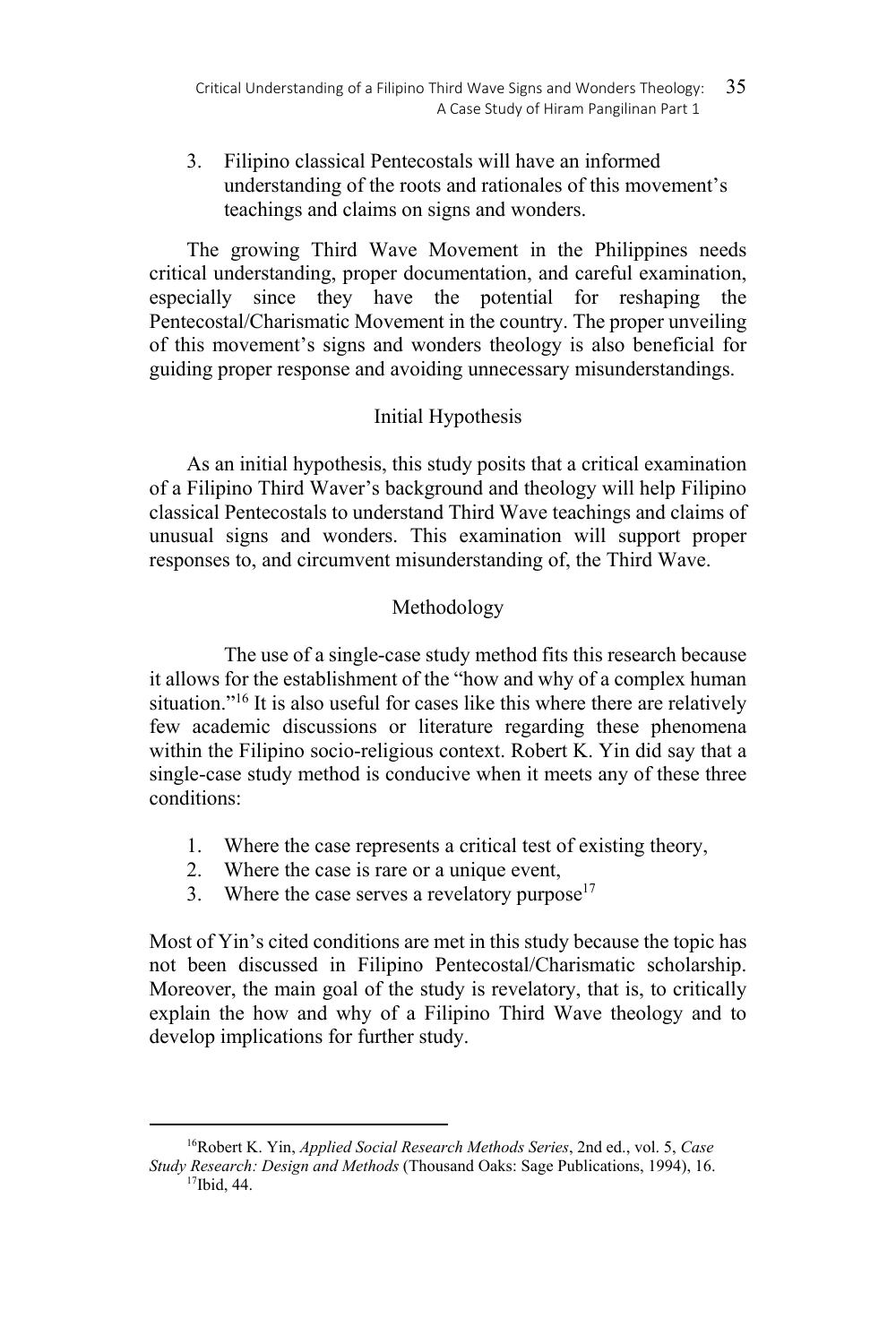Specifically, I will try to answer two research questions. First, how did Pangilinan develop his signs and wonders theology? Second, why does he promote this theological perspective?

The steps involved in the study first included the identification of Hiram Pangilinan as the representative of the Filipino Third Wave Movement. I consider Pangilinan as the most appropriate representative for the Third Wave Movement in the Philippines because of his prolific publications and verbosity as a Third Waver. His parish, Church So Blessed, is a large Third Wave Church, having a mother church in Quezon City and some 100 satellite churches all over the country. Pangilinan has authored eight books on varying topics. The book that specifically highlights his view on unusual signs and wonders is *What if God Comes,* which was later reprinted as *Presence-Driven Church*. 18 Pangilinan also acknowledged that their church is highly influenced by Peter Wagner's Third Wave theology and that their DNA is "signs and wonders."19 He and his church are affiliated with Harvest International Ministry (HIM), an international network led by Che Ahn, the current International Chancellor and President of Wagner University.<sup>20</sup>

### Scope and Limitations

Due to time and space constraints, this paper only focused on understanding the signs and wonders theology of Hiram Pangilinan within the Filipino socio-religious context. First, data gathering was limited to the objective and subjective information gathered from personal interview, direct and participant observation of church practices, and a review of his published literature. Second, due to lack of official data on the Filipino Third Wave movement, I will not be able to review or study other Third Wave pastors or churches in the

<sup>&</sup>lt;sup>18</sup>For this study, I will only be dealing with these two editions because his other books, which deal with the occult, online gaming, healing and deliverance, do not discuss unusual signs and wonders. Hiram G. Pangilinan, *What if God Comes* (Quezon City, Philippines: Revival Publishing, 2011). Reprinted as *Presence-Driven: The Blessings of Hungering for God's Presence* (Quezon City, Philippines: HG Pangilinan Books Marketing, 2016). 19Hiram Pangilinan, interview by author, Baguio City, Philippines, February 27,

<sup>2018.</sup> Also, during my participant observation of their church, I personally heard Pangilinan proclaim that their church's DNA is signs and wonders. Timenia, observation, Quezon City, Philippines (2013).<br><sup>20</sup>Harvest International Ministry is an international network of apostolic training

centers. Harvest International Ministries, http://harvestim.org/ (accessed May 3, 2018); Wagner University, http://www.wagner.university/ (accessed August 27, 2018).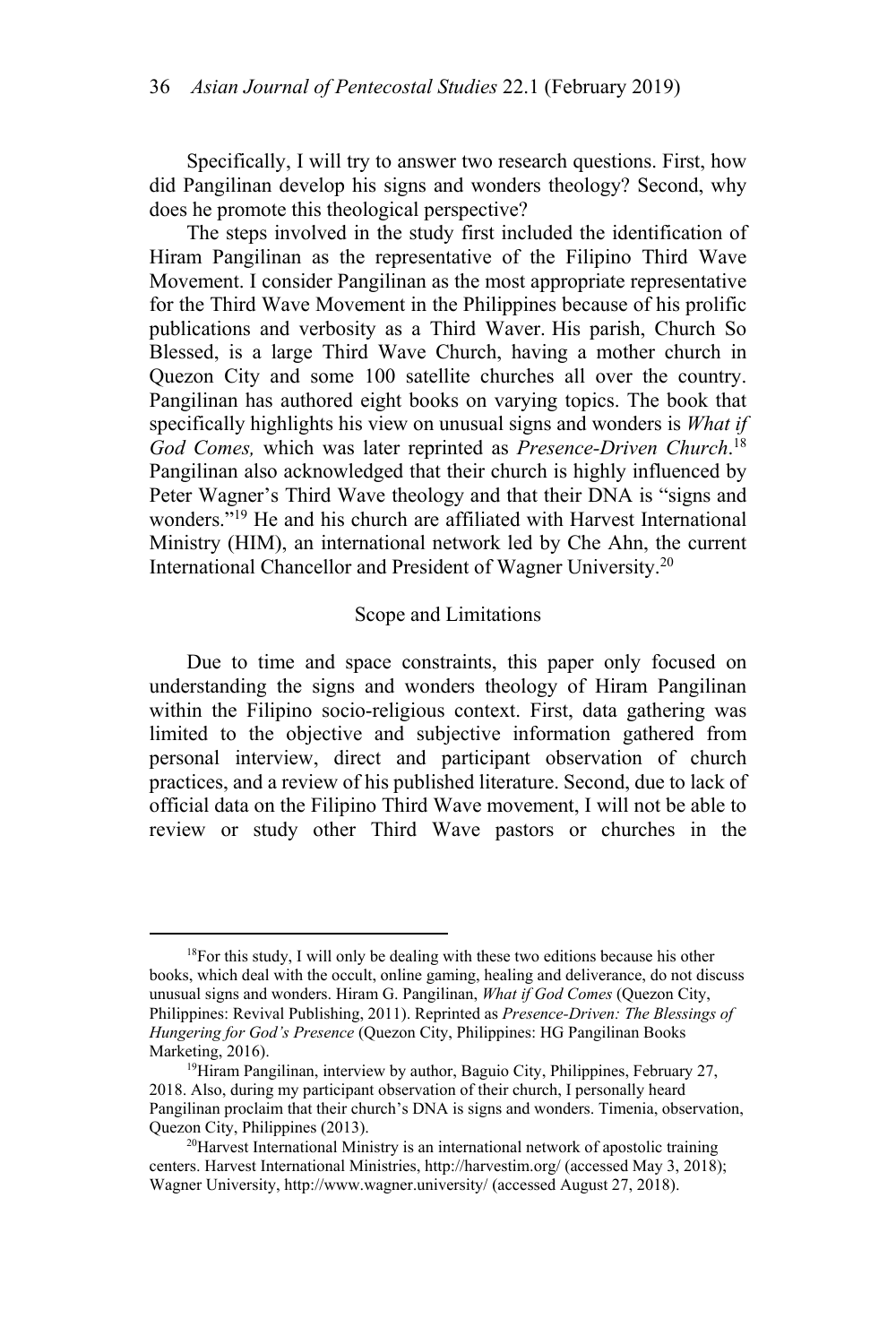Philippines.<sup>21</sup> Finally, since I belong to the classical Pentecostal stream, conclusions and analyses will be coming from that perspective.

# **A Critical Understanding of the Background and Theology of Hiram Pangilinan**

## Personal background

Rev. Hiram Grospe Pangilinan is the youngest of four brothers. He was born into a Methodist family, his grandfather having been a pioneer Methodist pastor. Although born into a Protestant family, he admits that in his younger years he was not truly born again and that he had lived mischievously.<sup>22</sup> It was only during his first year as a pre-veterinary student at the University of the Philippines-Diliman that he experienced a complete life-change. A classmate shared Campus Crusade for Christ's gospel tract, *The Four Spiritual Laws*, with him and Pangilinan was convicted of his sins and his need for a genuine spiritual rebirth.

By 1985, Pangilinan turned his life around and was born-again in Christ. Interestingly, Pangilinan's first Christian friends were Pentecostals. His elder brother (the third son in the family) was attending Asian Christian Charismatic Fellowship (ACCF), which by then was under the pastoral leadership of Jaren Lapasaran.<sup>23</sup> He joined his brother in that church and became friends with Pentecostals.

## Ministerial Background (1986-1989)

By 1986, Pangilinan recognized his vocational call for pastoral ministry. He quit his veterinary studies, and instead enrolled at Bethel Bible College of the Assemblies of God in Malinta, Valenzuela, Philippines. While studying at Bethel, the reading materials that interested him were from holiness and revivalist authors. He read articles featured by Keith Green of Last Days Ministry, which included materials

<sup>&</sup>lt;sup>21</sup>Interestingly, The New International Dictionary of Pentecostal and Charismatic Movements (TNIDPCM) records the existence of 7,624,730 Neocharismatics in the Philippines, but does not discuss them. See Wonsuk Ma, "Philippines," in *The New International Dictionary of Pentecostal and Charismatic Movements*, revised and expanded ed., Eds. Stanley M. Burgess and Eduard M. Van der Maas (Grand Rapids, MI.: Zondervan Publishing House, 2002), 201.

<sup>&</sup>lt;sup>22</sup>In the Filipino Christian understanding, being "born-again" means having a genuine personal conversion.<br><sup>23</sup>Asian Christian Charismatic Fellowship, http://accfministries.com/accf-history/

<sup>(</sup>accessed May 6, 2018).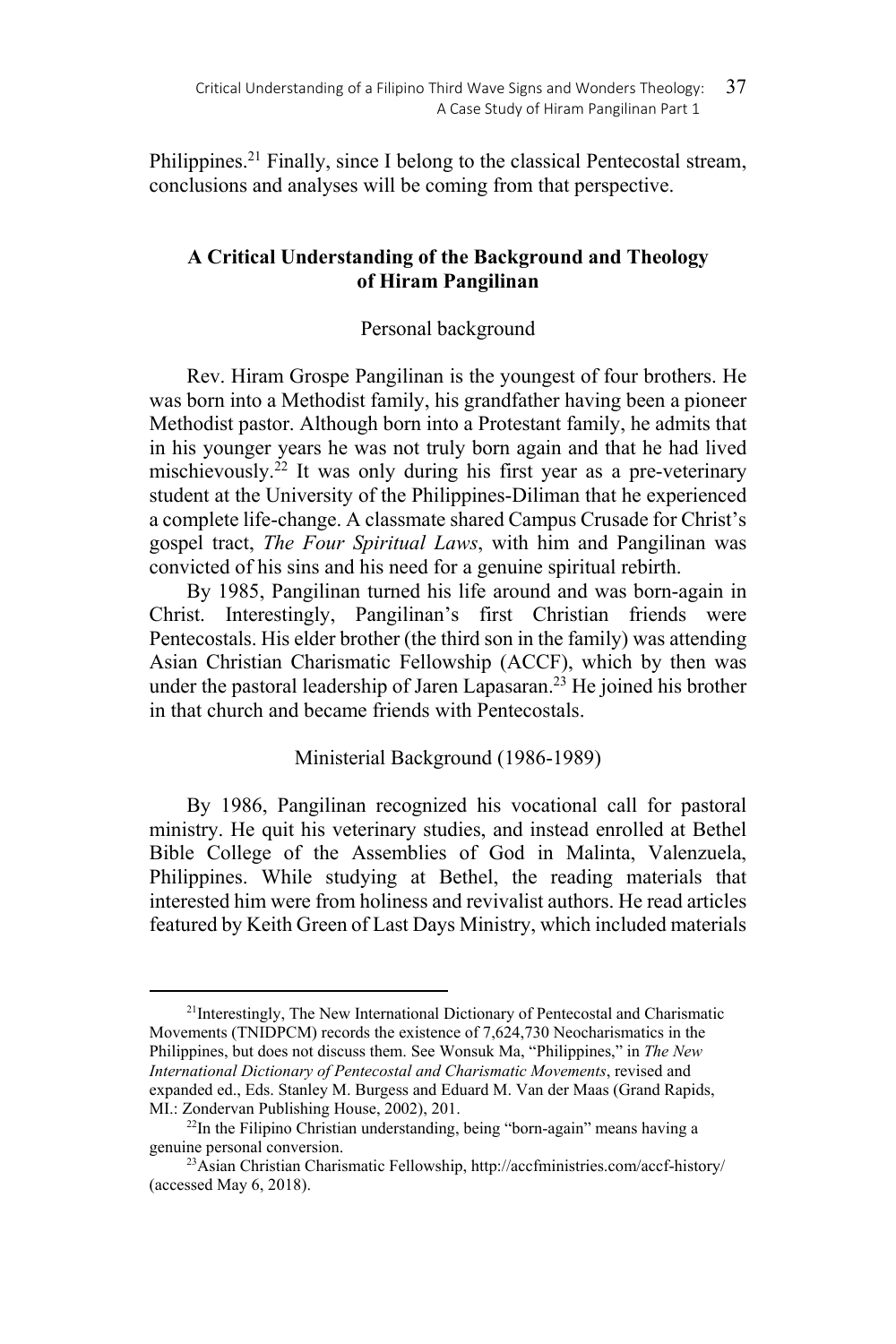from Charles Finney, Leonard Ravenhill, etc.<sup>24</sup> His Methodists roots also led him to read books by John Wesley. Looking back, he sees his theological roots as being in the revival and holiness persuasion.

In short, when he entered the ministry in 1989 his perspective was greatly influenced by the revival and holiness movements.<sup>25</sup> By 1990, he completed his Bachelors of Arts in Biblical Studies. Later on, Pangilinan also graduated with a Master of Divinity (Summa Cum Laude) at Union Theological Seminary.26

### *Early Years in Ministry (1989-1999)*

He entered the ministry as a Methodist pastor, having a passion and a heart for revival and holiness. Ironically though, he struggled with personal sins, anger and bitterness. From 1989 to 1994, he yearned for holiness and revival, but was burdened by his personal sins. It was only in 1994 that he discovered the ministry of deliverance.<sup>27</sup> An intercessor named Ike introduced him to this ministry saying, "Deliverance is when we pray for people who are in bondage of sins [sic]. They may already be born again but they are still struggling with sins. Thus, there is a need to break the strongholds through the power and authority of Jesus."28 Pangilinan submitted to this ministry and received his personal deliverance.<sup>29</sup> As a result, from 1994 and onwards, Pangilinan became involved in this type of ministry. In fact, he identifies it as his first signs and wonders ministry. Unfortunately, as his ministry continued, some Methodist pastors did not like what he was doing in the church. They found that his ministry of deliverance and spiritual warfare, among other things, did not conform to Methodism.

<sup>24</sup>Last Days Ministries, https://lastdaysministries.org/Groups/1000086189/

Last\_Days\_Ministries/Articles/ Articles.aspx. (accessed May 6, 2018). <sup>25</sup>Hiram Pangilinan, interview by the author, February 27, 2018, transcript in the Asia Pacific Research Center, Baguio City, Philippines.

<sup>&</sup>lt;sup>26</sup>Pangilinan, interview by the author, Baguio City, Philippines (February 27, 2018). <sup>27</sup>Hiram Pangilinan, *Handbook on Deliverance* expanded ed. (Quezon City,

Philippines: HG Pangilinan Books Marketing, 2016), 1-3. 28Pangilinan, *Handbook on Deliverance,* 3; the idea for this was first popularized by Neil Anderson's book, *Bondage Breaker*. Anderson explains that demonic strongholds can enter into a person's life every time one commits sin. In order to break the strongholds, each instance of sin must be acknowledged and must be verbally renounced. Neil T. Anderson, *Bondage Breaker* (1990; repr. Eugene, OR: Harvest House Publishers,

<sup>2000). 29</sup>In Pangilinan's context, "personal deliverance" here meant freedom from personal bitterness, anger, and the bondage of sin that he felt was blocking his growth into holiness. Pangilinan, *Handbook on Deliverance*, 3.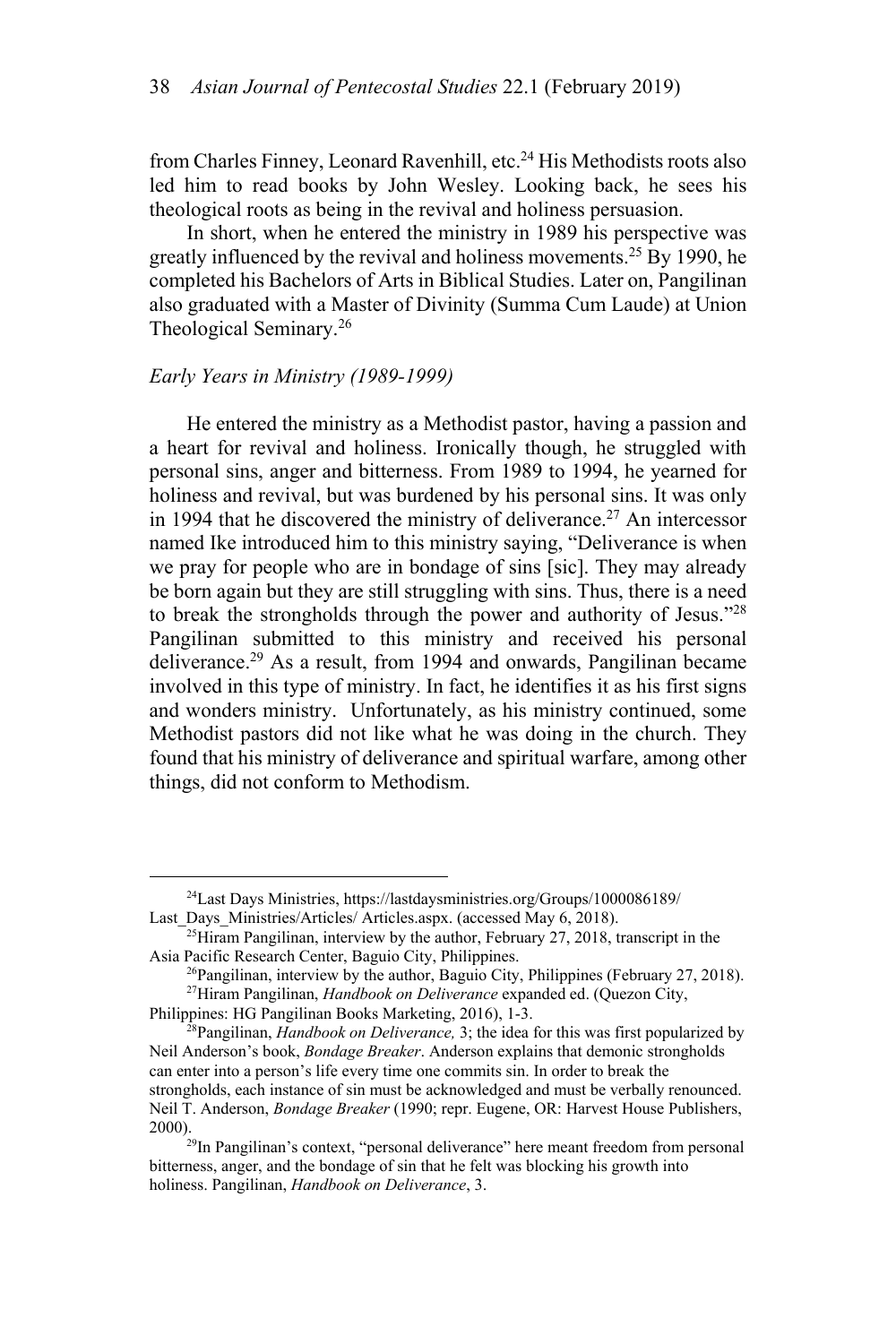# *From Jesus the Lord of Hosts Church to Church So Blessed International (1999-2006)*

In 1999, Pangilinan made the tough decision to leave the Methodist denomination to independently lead a church. The church he pastored was initially named Jesus the Lord of Hosts (JLH). The church's name represented the militant name of God because in those days they were strongly into deliverance and spiritual warfare. They continued in this trajectory until 2001 when Pangilinan got connected with people in North America who were into revival.<sup>30</sup> These revival streams were connected to Randy Clark, Bill Johnson, Che Ahn, and so on.<sup>31</sup>

Wanting to flow in the same revival streams, he participated in the conferences of a group of revivalists called the Revival Alliance.<sup>32</sup> He also applied to be a member of Che Ahn's Harvest International Ministry (HIM).33 Part of the reason for his application was the need for his denominationally independent church to be covered by an umbrella organization. However, for unknown reasons, there was no response to his initial application.

By 2006, Pangilinan was asked to serve as a liaison for Che Ahn of Harvest International Ministry (HIM) and was able to receive assurance of membership into HIM.<sup>34</sup> Later on, he changed the name of his church to Church So Blessed International (CSBI) and embraced signs and wonders in its ministry.35

### *Winds of Change (2007-onwards)*

 $\overline{a}$ 

In 2007, Pangilinan joined the Revival Alliance Conference in America. He was able to receive prophetic words from conference speakers Jill Austin and James Goll. Austin laid her hands upon him and

<sup>&</sup>lt;sup>30</sup>Pangilinan identifies revival as God's manifest presence and as being in the midst of God's glory. Hiram G. Pangilinan, *What if God Comes* (Quezon City, Philippines: Revival Publishing, 2011), 17-20; Reprinted as *Presence-Driven: The Blessings of Hungering for God's Presence* (Quezon City, Philippines: HG Pangilinan Books

<sup>&</sup>lt;sup>31</sup>Randy Clark, Bill Johnson, and Che Ahn are some of the most famous Third Wave speakers and leaders in the world. They are part of the Revival Alliance.<br><sup>32</sup>Revival Alliance is a network of apostolic and prophetic leaders who come

together to promote global and personal revival after the Toronto Blessing. Revival Alliance, http://revivalalliance.com/ (accessed May 6, 2018).<br><sup>33</sup>Harvest International Ministry (HIM) is a worldwide Third Wave apostolic

network of churches in over 60 nations. Harvest International Ministry,

http://harvestim.org/ (accessed May 3, 2018).<br><sup>34</sup>Hiram Pangilinan, interview by the author.

<sup>35</sup>Church So Blessed International, http://churchsoblessed.org/ (accessed May 6, 2018).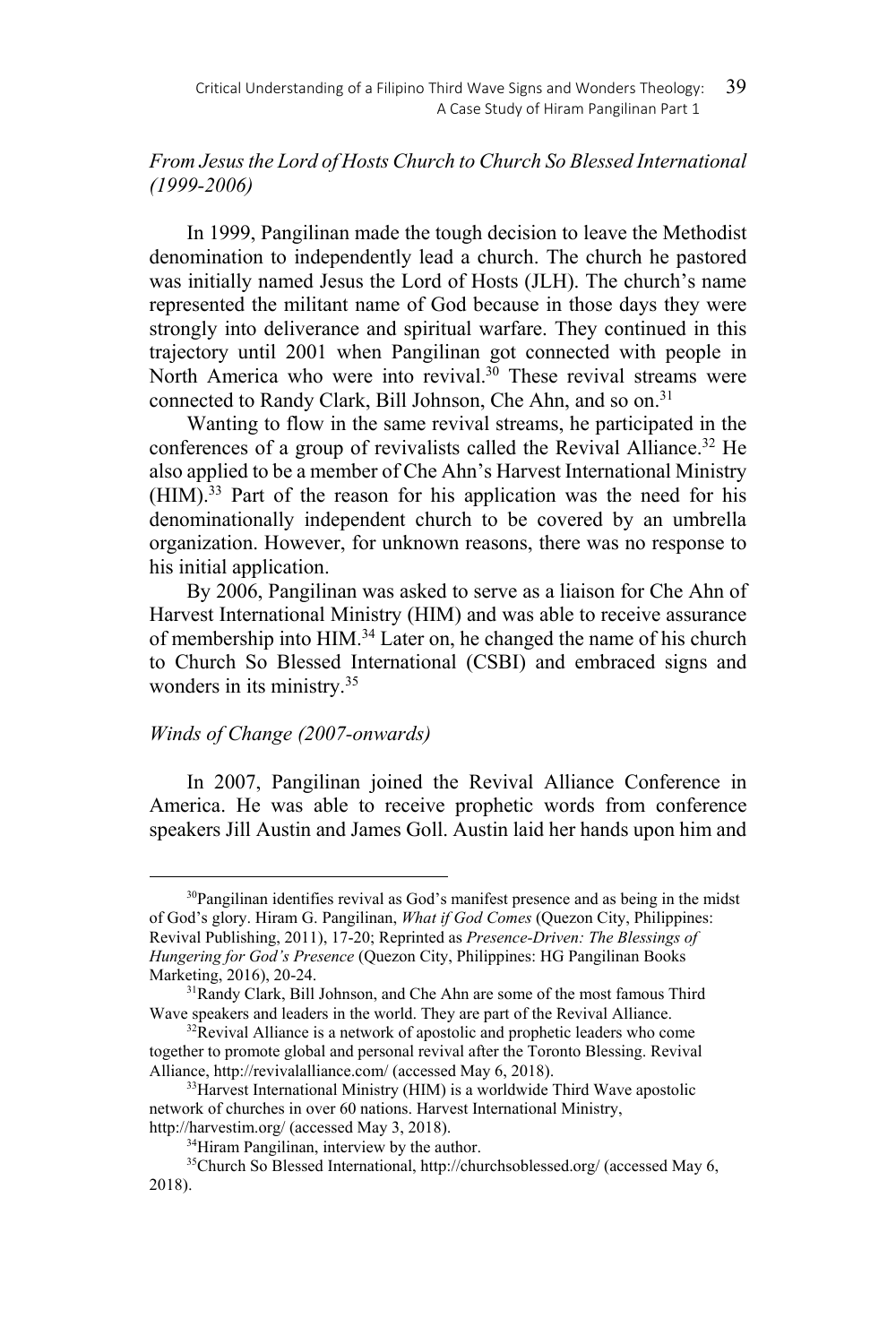prophetically declared: "Winds of Change!" When she uttered those words, Pangilinan fell to the floor and saw visions of himself praying for healing for people. Later, by divine connection, Goll prophesied over him saying, "I release upon you anointing for national revival!" Both prophecies were staggering for Pangilinan, yet he received them with gladness.

Finally, in 2008 Pangilinan served as a liaison to globally renowned signs and wonders missionary Heidi Baker.<sup>36</sup> He rented a coliseum for Baker's Sunday conference, and by Monday brought her to his church. During Heidi Baker's ministry in Pangilinan's church, members testified to seeing gold dust for the first time.37 Seeing the curiosity of his church members, Pangilinan encouraged them using Acts 19:11: "God did extraordinary miracles through Paul." He explained that the mention of the word "extraordinary" served to differentiate common miracles from the "extraordinary" ones. Common miracles, according to Pangilinan include those we can read in the Bible (like healing the blind, mute, deaf, etc.). While "extraordinary" miracles are those truly wild and unusual, like instant height increase, gold dust, instant slimming, etc. Pangilinan used the testimonies of Argentinian Revivalist Carlos Annacondia as examples of these "extraordinary" miracles.<sup>38</sup> Hearing his message, the church's enthusiasm for unusual miracles was raised to a fever pitch. They started praying for instant height increase during that service, and some church members testified to receiving the said miracle.<sup>39</sup> From then on, Pangilinan testifies to having entered into the realm of unusual signs and wonders.

<sup>&</sup>lt;sup>36</sup>Tim Stafford, "Miracles in Mozambique: How Mama Heidi Reaches the Abandoned" *Christianity Today*, May 18, 2012, 1[8,https://www.christianitytoday.com/ct/](https://www.christianitytoday.com/ct/)  2012/may/miracles-in-mozambique.html (accessed February 23, 2018). 37The phenomena of seeing gold dust is much-heard of within Neocharismatic

circles. They say that appearances of gold dust are a sign of God's glorious presence, and results in wondrous praise from the people. Ruth Ward Heflin discusses this phenomenon in her book by calling it the golden glory, a visible representation of God's presence. Ruth Ward Heflin, *Golden Glory: The New Wave of Signs and Wonders* (Hagerstown, MD: McDougal Publishing, 2000), 13.<br><sup>38</sup>Carlos Annacondia, "Power Evangelism, Argentine Style," Eds. C. Peter Wagner

and Pablo Deiros, *The Rising Revival: Firsthand Accounts of the Incredible Argentine Revival—and How it can Spread throughout the World* (USA: Renew Books, 1982), 57- 74. Cf. C. Peter Wagner, *the Third Wave of the Holy Spirit,* 87-108. 39Hiram Pangilinan, interview by the author.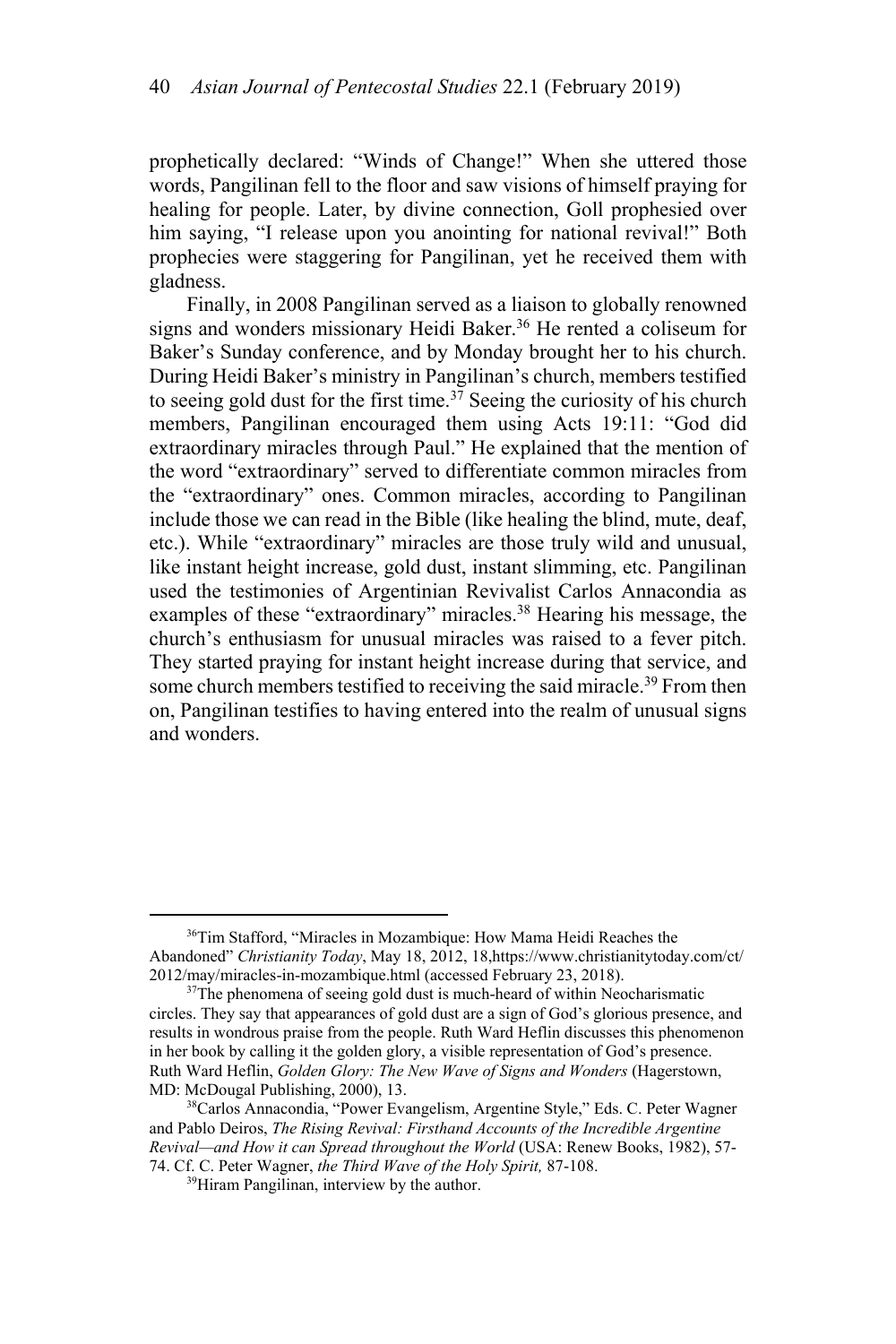## Socio-Religious Background

Based on data gathered by personal interview and a review of his books, the overlapping relationship of Pangilinan's socio-religious background is illustrated by the diagram below.



# *Filipino Supernatural Worldview*

 $\overline{a}$ 

First, just like every Filipino, Pangilinan's spirituality has roots in an animistic worldview. 40 The Filipino worldview recognizes the spiritworld, and is open to supernatural manifestations, not only in religious

<sup>40</sup>Although a majority of Filipinos are now Christians, historically, animism was in existence before Spanish times. Even today, a closer look into Filipinos' daily life reveal that their religiosity still hinges on a belief that the supernatural, or spirit world, can affect their "this worldly" experiences. Rodney L. Henry, *Filipino Spirit World,* 8, 13.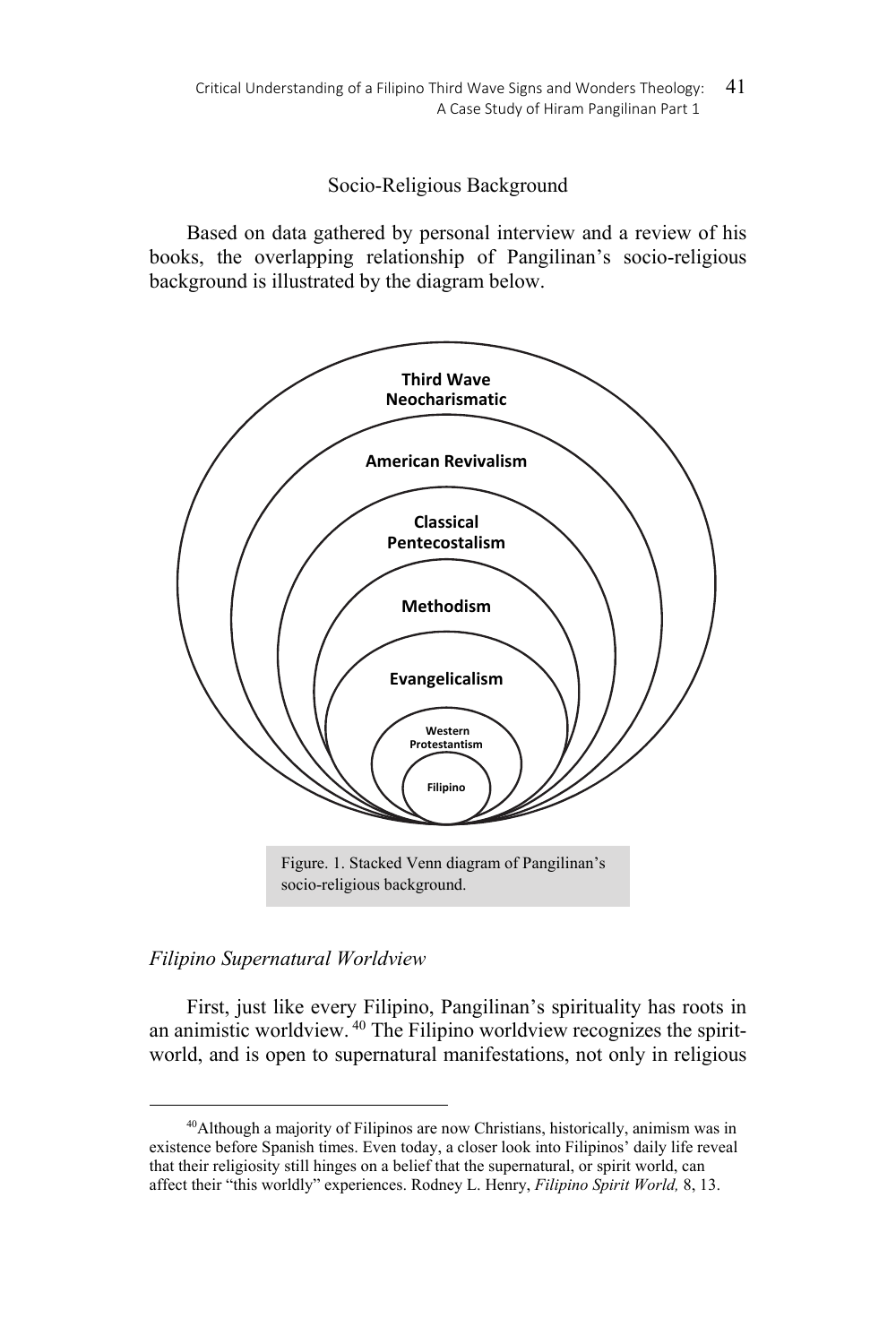settings but also in everyday life.<sup>41</sup> It was only when Spanish colonials came onto the scene that Christianity, in the form of Catholicism, was acculturated into the Filipino tradition.<sup>42</sup> However, Catholic missionaries did not eradicate folk animistic practices, retaining them instead.43 The Protestant missionaries, who arrived during the North American colonial era, tried to correct the syncretistic practices that developed during the Spanish era, but were limited by the blind spots of their western culture and theology.44 Thus, in the Philippines one can see an open-mindedness and easy acceptance of the supernatural worldview. Dave Johnson states, ". . . the average Filipino's daily activity reflects a deeply ingrained indigenous consciousness which bears little resemblance to biblical Christianity."45

In Pangilinan's case, Western Protestantism replaced Filipino Catholicism as their family's religion. His grandfather served as one of the pioneers of Methodism in Central Luzon, Philippines.<sup>46</sup> With Protestantism came his rejection of the Catholic Church as the sole teaching authority of Christian truths.<sup>47</sup> Also, with Protestantism came his rejection of syncretistic practices that involved worshipping saints, the Virgin Mary and Catholic relics. Protestantism, especially Evangelicalism, also paved the way for Pangilinan to uphold the supremacy of Scripture, the grace of Jesus, the need for evangelism, and the general priesthood of believers.<sup>48</sup> Having a personal conversion experience, or being born again, was a crucial moment for Pangilinan. It solidified what Protestant Evangelicalism innately taught him regarding the importance of a voluntary and personal relationship with God.

Suffice it to say, just like every Filipino, at the heart of Pangilinan's religiosity is a worldview that accepts both the natural and the supernatural; the latter having influence not only in "other worldly" spiritual/religious matters, but also in "this worldly" pragmatic/mundane concerns.49 Hence, it was easy for him to accept that signs and wonders

 $\overline{a}$ 

<sup>46</sup>Hiram Pangilinan, interview by the author.

<sup>41</sup>Ibid, 30-31.

 $42$ Ibid.<br> $43$ In Spanish Catholicism Filipino tradition and folkways can be maintained. Ibid, 17.

<sup>&</sup>lt;sup>44</sup>Charles Kraft explains that the characteristics of the Western worldview make it difficult for them to understand those having a supernatural perspective. Charles Kraft, *Christianity with Power*: *Your Worldview and Your Experience of the Supernatural*

<sup>&</sup>lt;sup>45</sup> Dave Johnson, *Theology in Context: A Case Study in the Philippines* (Valenzuela City, Philippines: APTS Press, 2012), 1.

<sup>&</sup>lt;sup>47</sup>For a full discussion of Protestant reformation history read, Mark A.

Noll, *Protestantism: A Very Short Introduction* (Oxford: Oxford University Press, 2011), 10-28. 48 Noll, *Protestantism,* 29-42. 49 Henry, 30-32.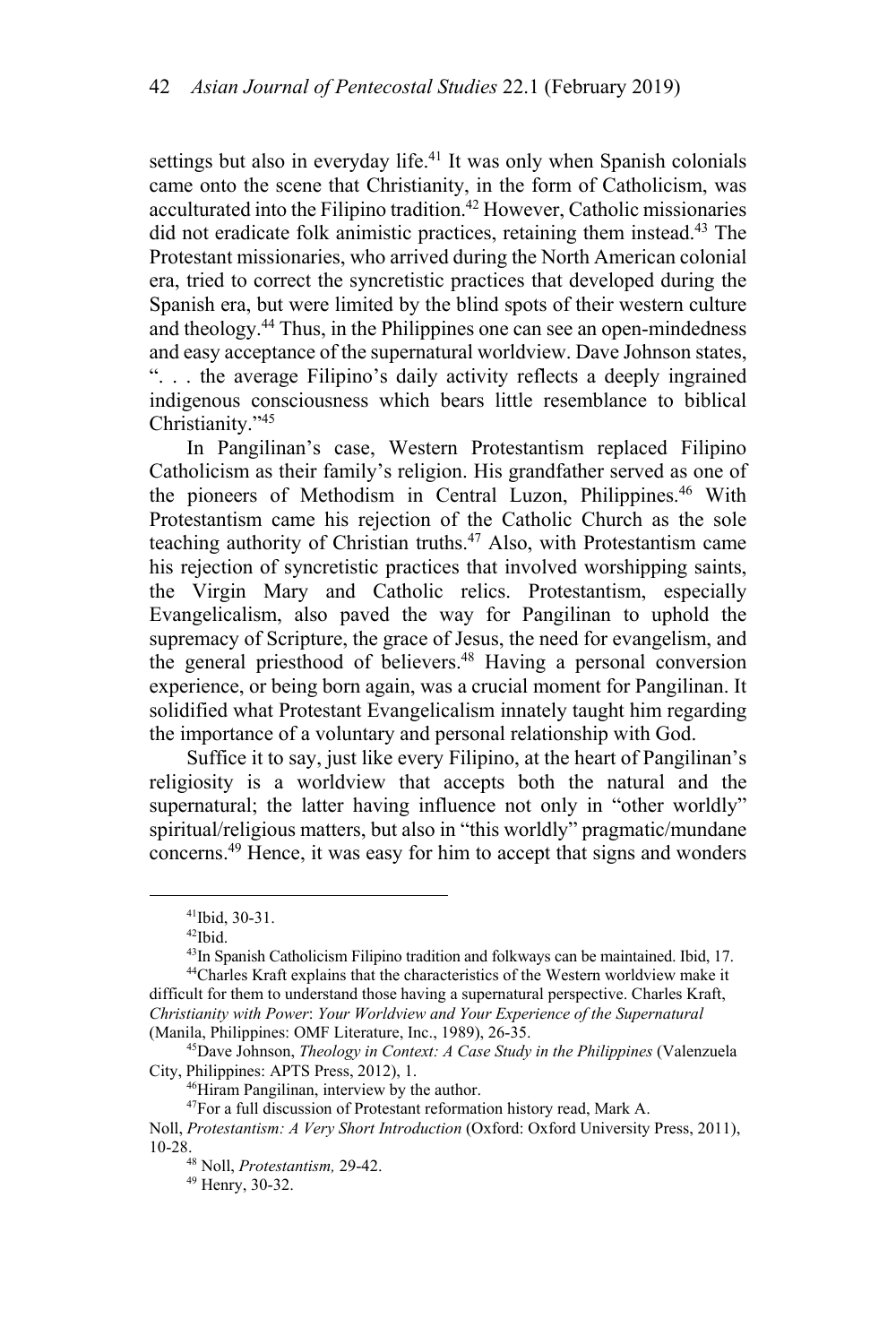continue today through the supernatural work of God through the Holy Spirit.

## *Western Theological Influences*

 $\overline{a}$ 

Secondly, the greatest western theological influence for Pangilinan is Methodism. Though he admits to being nominal when he was young, it seems that the doctrine of Christian perfection, that is, entire sanctification and a life of holiness took root in his heart and has been a core value for him and the church he leads.<sup>50</sup> This is evidenced by the value he places on personal and corporate holiness. Their deliverance ministry has at its heart the desire to be free from sinful bondages and to be free to live a holy and righteous life. Pangilinan even encourages Church So Blessed pastors and church members to undergo deliverance at least once a year, for spiritual cleansing and renouncing of sins.<sup>51</sup> It must be noted though, that his idea of annual cleansing is neither accepted by traditional Methodism nor classical Pentecostalism.<sup>52</sup>

Interestingly, after his "born again experience" Pangilinan found himself attracted to a Pentecostal fellowship. It is worth noting that Methodism's, especially John Wesley's, and later on John Fletcher's theology of entire sanctification as a second blessing, have been recognized as two of the roots of Western Pentecostalism.<sup>53</sup> Perhaps Pangilinan recognized a kindred spirit with Pentecostalism, what with the Pentecostal emphasis on the Bible (which remains a historic focus of Protestant Evangelicalism) and the Pentecostal ideals of Christian holy

<sup>50</sup> Wesley's Doctrine of Christian Perfection upholds that by sanctification we are restored in the image of God. It is both gradual (beginning at the moment of justification) and instant (a second blessing wherein the heart is cleansed from sin and filled with pure love for God and man). Sermon 85, "On Working Out Our Own Salvation," pt. 2, sec. 1 in Thomas Jackson, ed., *The Works of the Rev. John Wesley A. M.* (London: John Mason, 1829), 6. <sup>51</sup>Hiram Pangilinan, interview by the author, Baguio City, Philippines, February 28,

<sup>2018. 52</sup>This teaching goes against the Classical Pentecostal doctrine of eternal security,

whereby those who are saved have the Holy Spirit as the "strong man" in their life and thus can no longer be demonized. Opal Reddin, et. al. (eds) *Power Encounter: A Pentecostal Perspective*, Revised ed. (Springfield: MO, Central Bible College Press

<sup>53</sup>Donald Dayton points out that John Wesley's theology of Christian Perfection became one of the roots of Western Pentecostal theology. Wesley himself did not promote the Pentecostal experience. But when John Fletcher, a Methodist theologian, shifted Wesleyan theology from a teleological process into a more instantaneous crisis experience brought about by a special work of the Holy Spirit, the idea of a Pentecostal sanctification started to develop. Holiness Revivalists, and later the Holiness Pentecostals, were greatly influenced by this idea of a Pentecostal sanctification. For a more comprehensive discussion, read Dayton, *Theological Roots of Pentecostalism,* 35-80.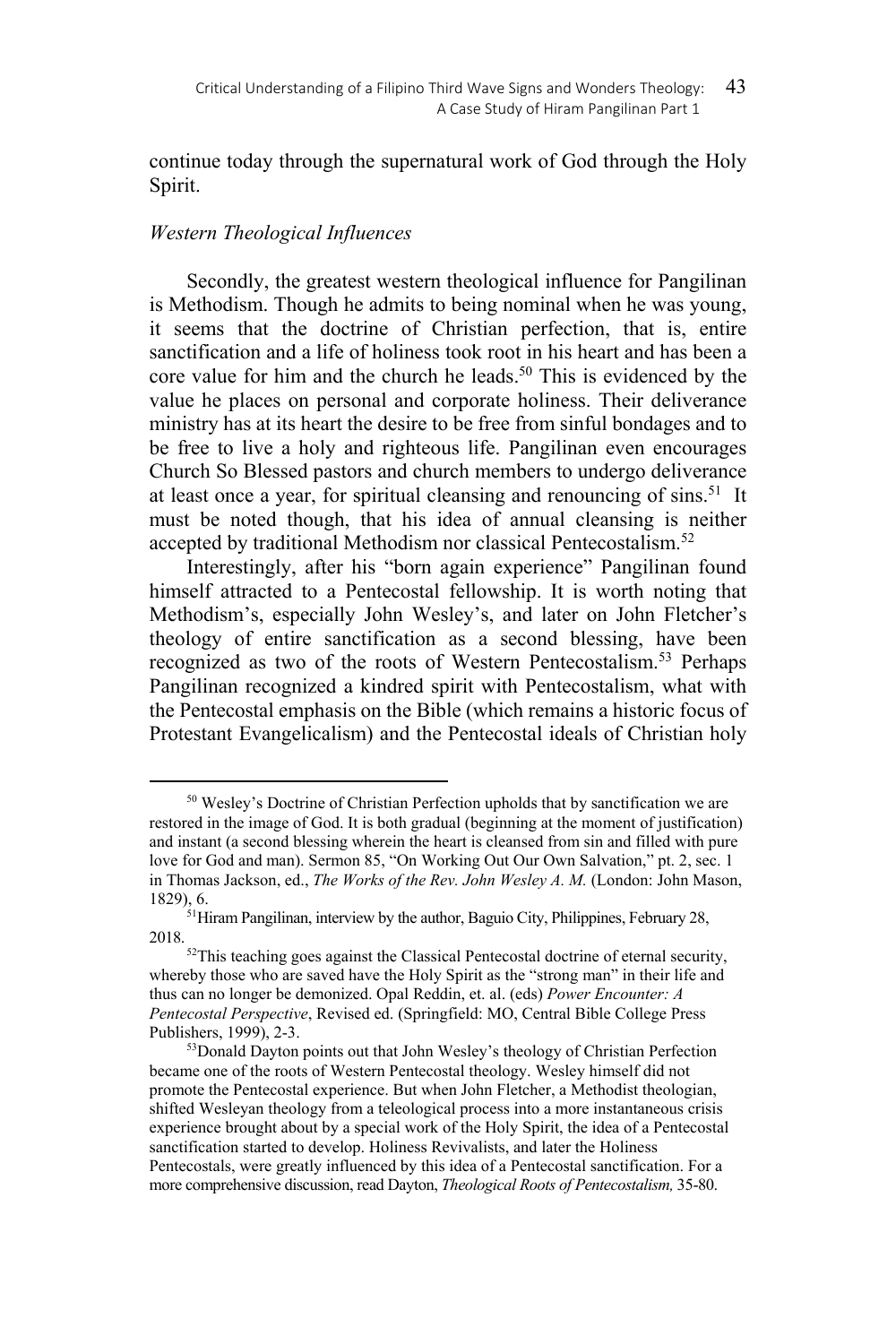living, which was initially promoted by Wesley's holiness teachings.<sup>54</sup> It is safe to say that Western Pentecostalism played an important role in Pangilinan's formative years as a minister. Among other things, Pentecostalism strengthened the value he placed on the Bible, the continued miraculous work of God through the Holy Spirit, the eschatological urgency of last-days ministry, and the richness of the Spirit-led life.

However, despite studies at an Assemblies of God Bible College, Pangilinan, for undisclosed reasons, never became a Classical Pentecostal. He remained an Evangelical Protestant under the Methodist denomination. Also, he maintained an Evangelical (non-Classical Pentecostal) view of the Holy Spirit and the Spiritual Gifts, which has a more Pauline (non-Lukan) perspective.<sup>55</sup>

Nonetheless, one strong feature of classical Pentecostal theology that he maintained is a Christocentric full gospel, with Jesus at the center and the Holy Spirit being relationally subordinate to him.<sup>56</sup> Pangilinan agrees with and promotes this Christocentric theological ideal, emphasizing that the works of the Holy Spirit must always point back to Jesus<sup>57</sup>

Finally, the influence of North American revival literature also played a key role in the developing theology of Pangilinan. During his Bible college years, Pangilinan admitted to being engrossed in books and

empowerment is a crucial divide between Classical Pentecostals and Third Wavers. For Classical Pentecostals, the Holy Spirit empowers believers subsequent to conversion, with the evidence of tongues, for last-days witness. Their basis is Luke's Pneumatology, which is more missiological/prophetic in focus. For Third Wavers, the Holy Spirit indwells believers and endows them with spiritual gifts (tongues among them) upon conversion to edify the church and enrich Christian life. Their basis is Paul's Pneumatology, which is more soteriological/ethical in focus. It's worth noting that in recent years, Pentecostal scholars have pointed out that Paul and Luke's pneumatologies are distinct yet complementary to each other. William W. Menzies and Robert P. Menzies, *Spirit and Power: Foundations of Pentecostal Experience* (Grand Rapids, MI.:

<sup>56</sup>The Classical Pentecostal (Keswick) full-gospel has four core doctrines: Christ as Savior, Baptizer, Healer, and Soon Coming King. The Classical Pentecostal (Holiness) full gospel adds a fifth, Christ as Sanctifier. Steven J. Land, *Journal of Pentecostal Theology. Supplement Series*. vol. 1, *Pentecostal Spirituality: A Passion for the Kingdom* (Sheffield, England: Sheffield Academic Press, 1993), 18. In retrospect, I think Pangilinan agrees more with Holiness Pentecostals in their five-fold gospel.

Also, Western Pentecostals are firm believers of the relational subordination of the Spirit, that is, His voluntary subordination to the Father and the Son that permits the accomplishment of the divine purpose in the economy of God. Steven M. Studebaker, ed., *McMaster Divinity College Press Theological Studies Series*, vol. 1, *Defining Issues in Pentecostalism: Classical and Emergent* (Eugene, OR: Pickwick Publications, 2008), 95. <sup>57</sup>Pangilinan, *What if God Comes*, 194.

<sup>&</sup>lt;sup>54</sup>Noll, *Protestantism*, 3; cf. Dayton, *Theological Roots of Pentecostalism*, 35-54.<br><sup>55</sup>The difference between a Pauline perspective and a Lukan perspective of Spirit-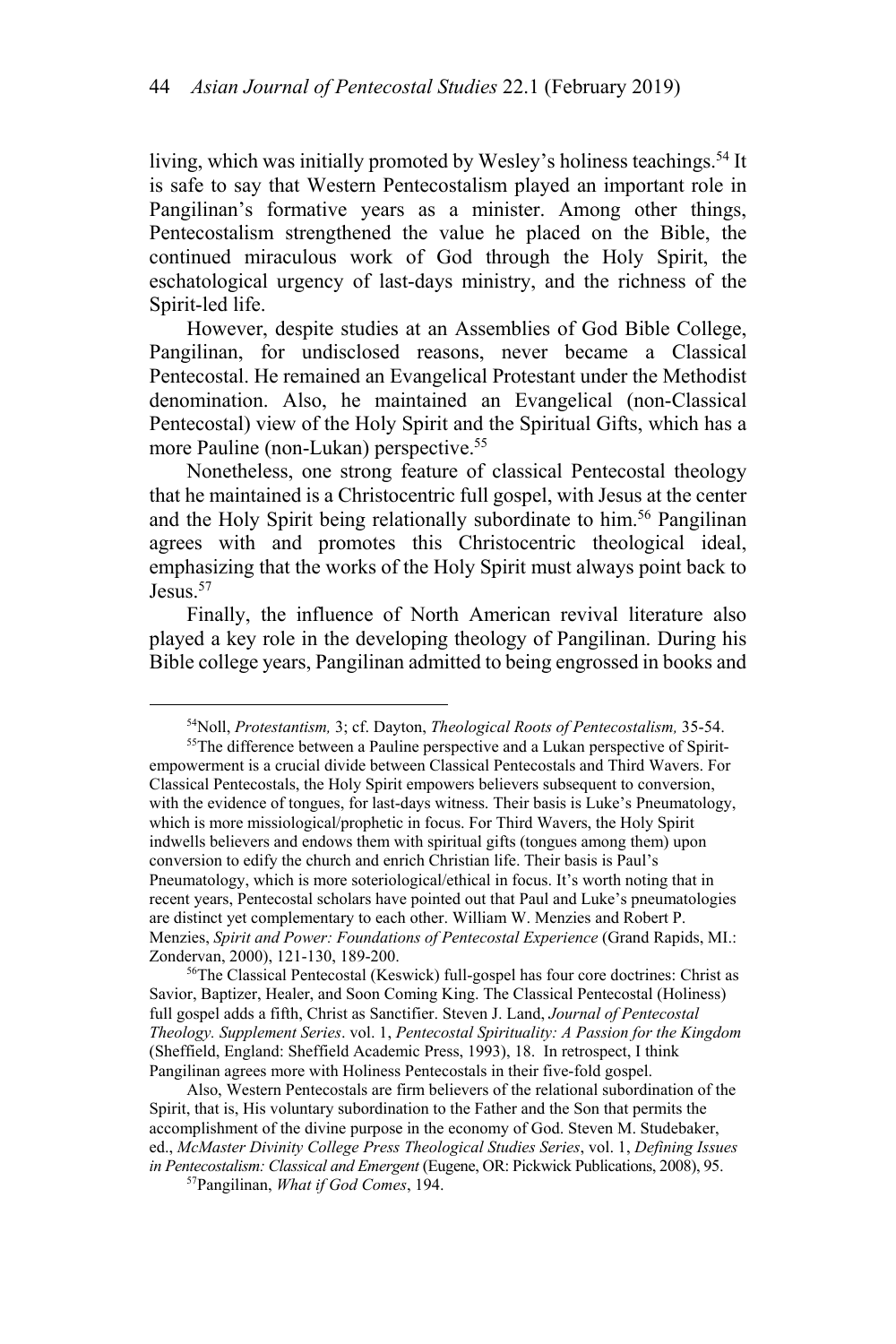articles on revivals. Some of the authors he read, as mentioned earlier, were Keith Green, Charles Finney, Leonard Ravenhill, and the like. By 2001, his cursory knowledge of revivals was expanded to that of a Third Wave understanding with his exposure to the teachings and practices of Third Wave revivalists like Che Ahn, Randy Clark, and Bill Johnson.

It must be noted though, that the definition of the term 'revival' from Third Wave revivalists is relatively different from the definition originally used by Western Evangelicals. Initially, from 1620-1858 (the years which Iain Murray marked as the last general religious awakening in North America) revival was understood as an "unprompted, surprising, and special season" where God sovereignly awakened the hearts of people resulting in conviction of sin, spiritual prosperity and conversion.<sup>58</sup> It was only in the last 40 years of the  $19<sup>th</sup>$  century that a new understanding of revival began to displace the old, brought about by ministers of the "new measures," whose teachings may have been influenced by Charles Grandison Finney.<sup>59</sup> In this new understanding, revival became an exciting religious event deliberately organized to renew Christian spirituality and consequently, to secure converts.<sup>60</sup> "It no longer became a surprising or unprompted season of God, instead it became an event that could be announced in advance, in the form of 'revival meetings.'"61 There were then developed systems and methods used to secure a revival popularized by "revivalists," which was later identified as revivalism.<sup>62</sup> By the  $20<sup>th</sup>$  century, especially with the modern Pentecostal/Charismatic movement, the terms "revivalism" and "revival" had become almost synonymous.<sup>63</sup>

<sup>58</sup>Iain Hamish Murray, *Revival and Revivalism: The Making and Marring of American Evangelicalism 1750-1858* (Edinburgh: Banner of Truth Trust, 1994), xvii, 19-21. 59Ibid., xviii, 237-250.

 $60$ It is important to note that Finney was promoting a form of Arminianism, as opposed to the prevailing Calvinistic theology of his time. For Arminians, man has the free will to resist or respond to God's grace. Which was why, for Finney, public response is necessary in evangelism. He then became known as a famous promoter of emotional Christianity. Murray, xix.<br><sup>61</sup>Murray, xvii.

<sup>62</sup>John Kent, *Holding the Fort, Studies in Victorian Revivalism* (London: Epworth Press, 1978) 367, quoted by Murray, *Revival and Revivalism,* xix; The main contention behind these two rival thoughts was the promotion of emotion, excitement, and sensationalism to induce a revival. Although previous revivals, like the Great Awakening, did have scenes of people crying loudly, falling prostrate (or being slain), moaning and groaning, dancing, jerking, and the like, the ministers of old revivals claimed they never practiced methods to cause these displays. Murray, 163-250.<br><sup>63</sup>At the close of the 19<sup>th</sup> century, the term "revival" was used to describe the

renewal among Christians who had lapsed into spiritual indifference. These events encouraged experiential piety. Gary B. McGee, *American Society of Missiology Series*, vol. 45, *Miracles, Missions, and American Pentecostalism* (Maryknoll, N.Y.: Orbis Books, 2010), 27-28.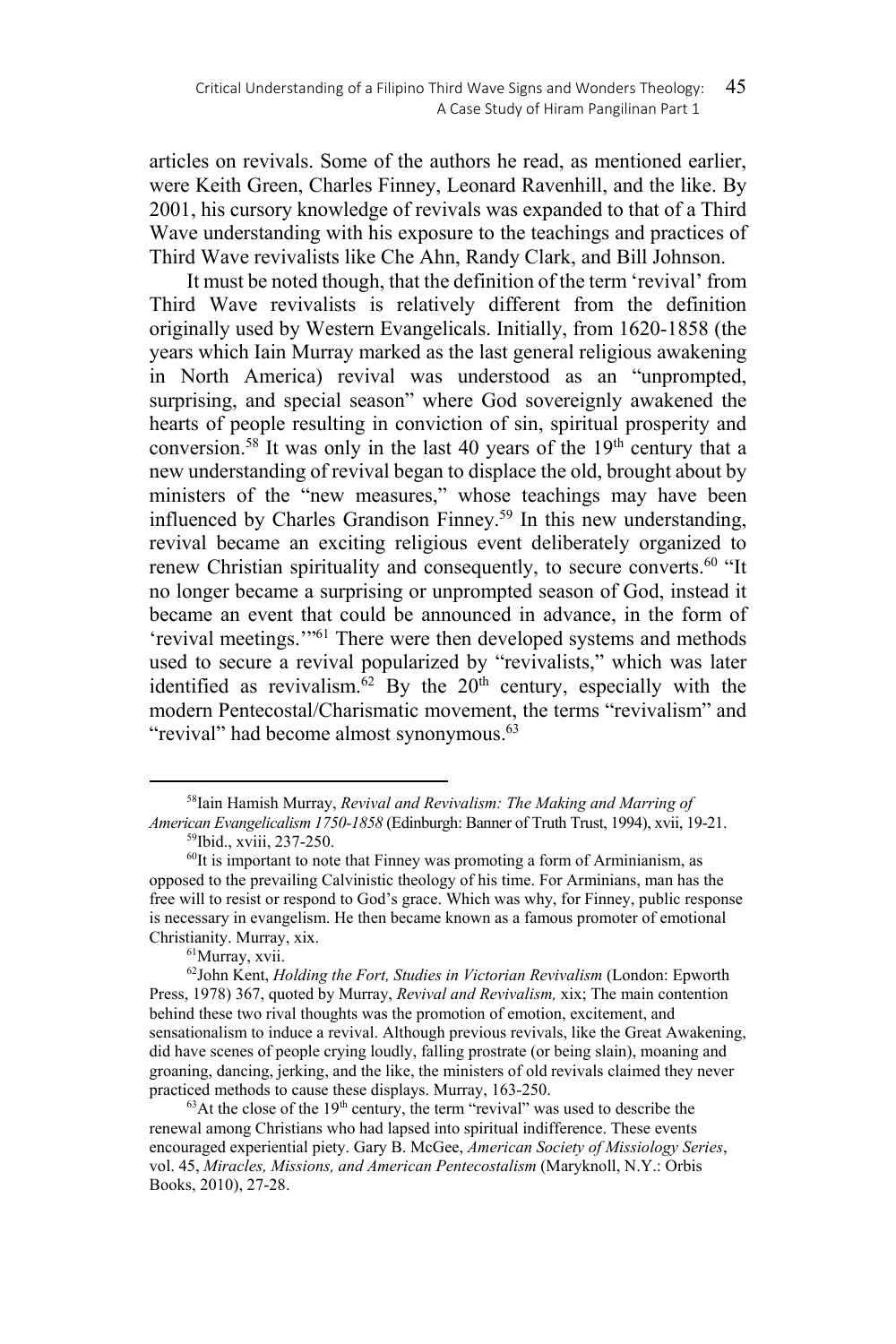Today the type of revival that Third Wavers espouse is basically a form of revivalism. This is evidenced by the fact that revival meetings or revival conferences are announced in advance by revivalists. Methods are observed to receive a word from the Lord or to experience God's manifest presence. For Third Wavers, revivals can be expected by organizing a worship-filled climate.64

Hence we see that Pangilinan's revival theology stems from American Revivalism, the likes of which were introduced by Finney, and concretized by a Continuationist view of miracles as promoted by the 20<sup>th</sup> century Pentecostal/Charismatic movement.<sup>65</sup> These Third Wave revivals are primarily about experiencing, or soaking in, God's "presence" for the purpose of renewing their spirits and reenergizing them for ministerial work.66 For the Third Wave, these also involve the experience of supernatural phenomena like entering into the glory zone (holy zone), seeing angels at work, and experiencing a foretaste of heaven's realities (like seeing gold dust and gemstones).<sup>67</sup>

#### *The Gestalt: A Filipino Neocharismatic*

Altogether then, Pangilinan's theology is better understood as that of a Filipino Neocharismatic. His Filipino worldview allows for the existence of the supernatural world. His Protestant Evangelicalism has developed in him an innate love for, and trust in, the Bible; the centrality of Jesus Christ; and in-breaking of the Kingdom of God. His roots under the Methodist denomination opened him to the teachings of Christian perfection (holiness), and later on to Pentecostal sanctification. It also indirectly contributed to his openness to the continued work of the Holy Spirit beyond holiness and into a dynamic Spirit-filled life, which was augmented by his fellowship with Western Pentecostalism.

Finally, his exposure to Third Wave revivalism solidified his understanding of signs and wonders as an expected phenomenon in worship settings. This ultimately led him into the fold of the Third Wave Neocharismatics who, among others, believed in the following: the reception of the Holy Spirit and Spiritual gifts upon conversion, the need

<sup>64</sup>According to Pangilinan, worship is like a micro-climate conducive for prompting a revival. Pangilinan, *Presence Driven*, 32.<br><sup>65</sup>Continuationism adheres to the continuation of miracles and signs and wonders

till the present age. This view was ardently proclaimed by the Pentecostal/Charismatic Revival of the  $20<sup>th</sup>$  century. The Third Wavers, like the first two waves, are

Continuationists. Richard B. Gaffin and Wayne A. Grudem, *Are Miraculous Gifts for Today? Four Views*, Counterpoints (Grand Rapids, Mich.: Zondervan Pub., 1996), 173-175.<br><sup>66</sup>Pangilinan, *Presence Driven*, 20-24.<br><sup>67</sup>Ibid